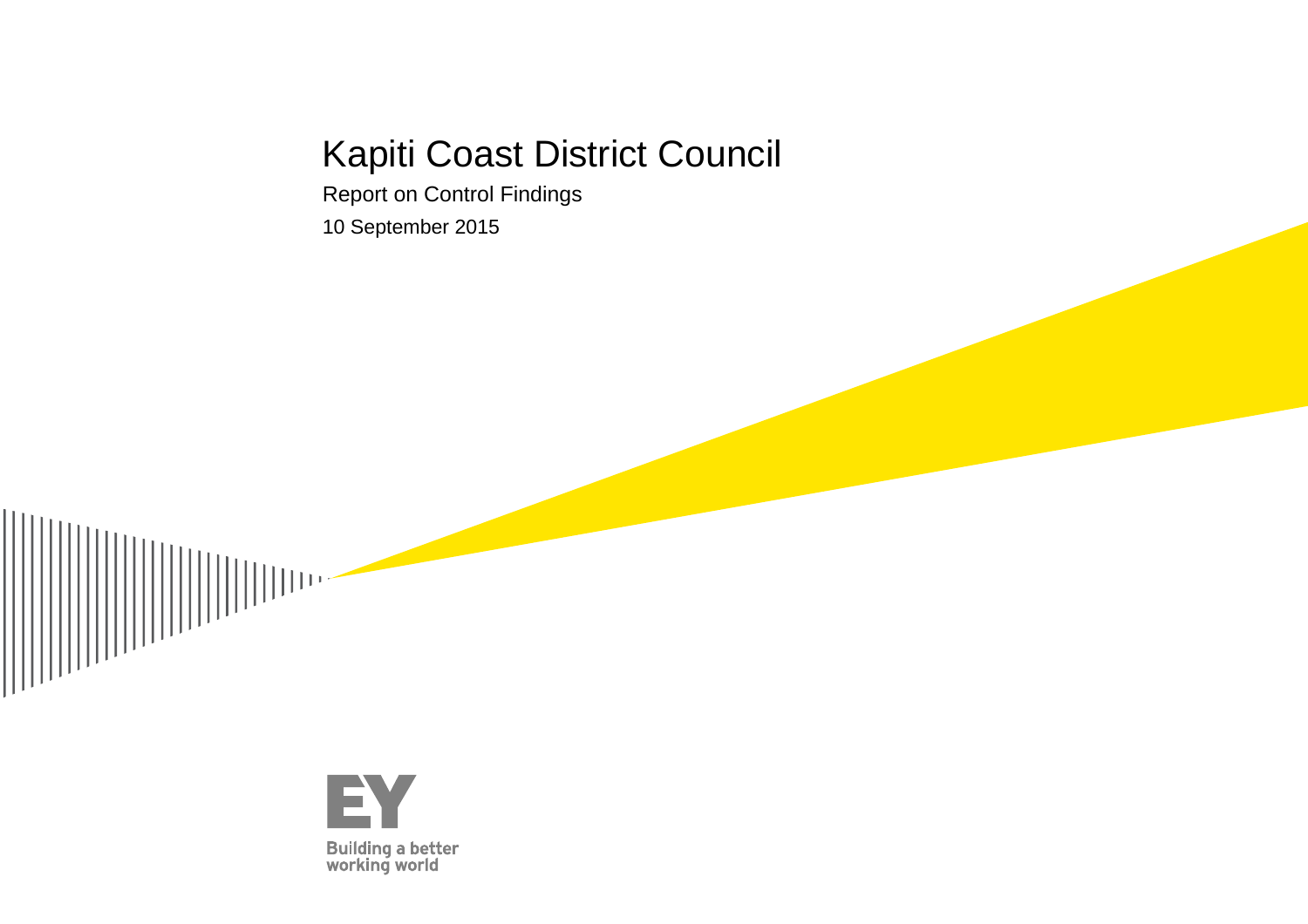

Ernst & Young 100 Willis St Wellington 6011 PO Box 490 Wellington 6140  Tel: +64 4 499 4888 Fax: +64 4 495 7400 ey.com/nz

10 September 15

Wayne Maxwell Kapiti Coast District Council Private Bag 601 Paraparaumu 5254

Dear Wayne

#### **Report to Management**

We have completed our audit of the financial statements of Kapiti Coast District Council ("the Council") for the year ended 30 June 2015.

This management letter includes all control matters and issues arising from our audit findings that we consider appropriate for review by management.

In accordance with New Zealand Auditing Standards we performed a review of the design and operating effectiveness of Kapiti Coast District Council's significant financial reporting processes. Our audit procedures do not address all internal control and accounting procedures and are based on selective tests of accounting records and supporting data. They have not been designed for the purposes of making detailed recommendations. As a result our procedures would not necessarily disclose all weaknesses in Kapiti Coast District Council's internal control environment.

We wish to express our appreciation for the courtesies and co-operation extended to our representatives during the course of their work. If you have any questions or comments, please do not hesitate to call me on (04) 470 8641.

Yours faithfully

Grant Taylor Partner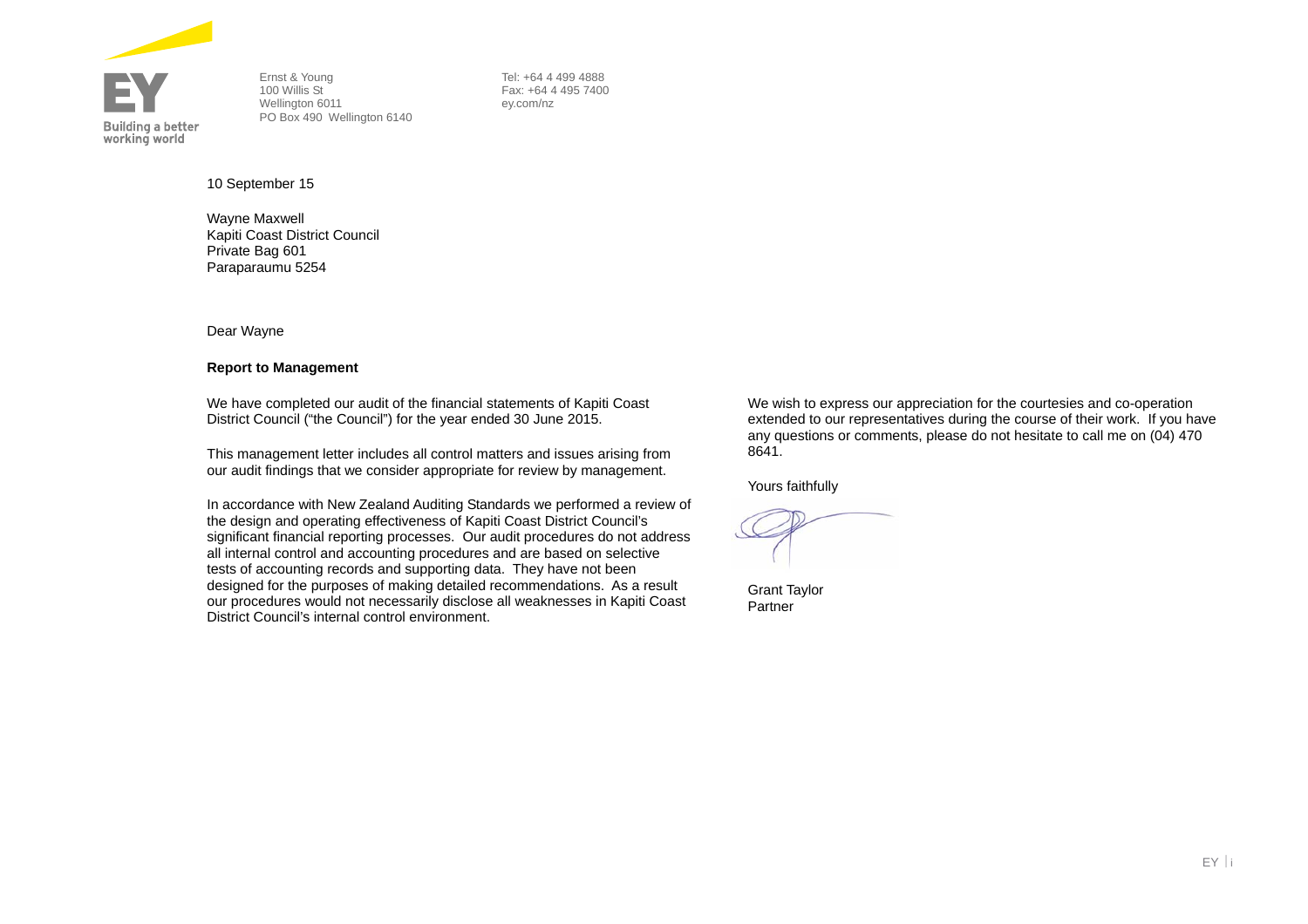## **Contents**

| -- |  |
|----|--|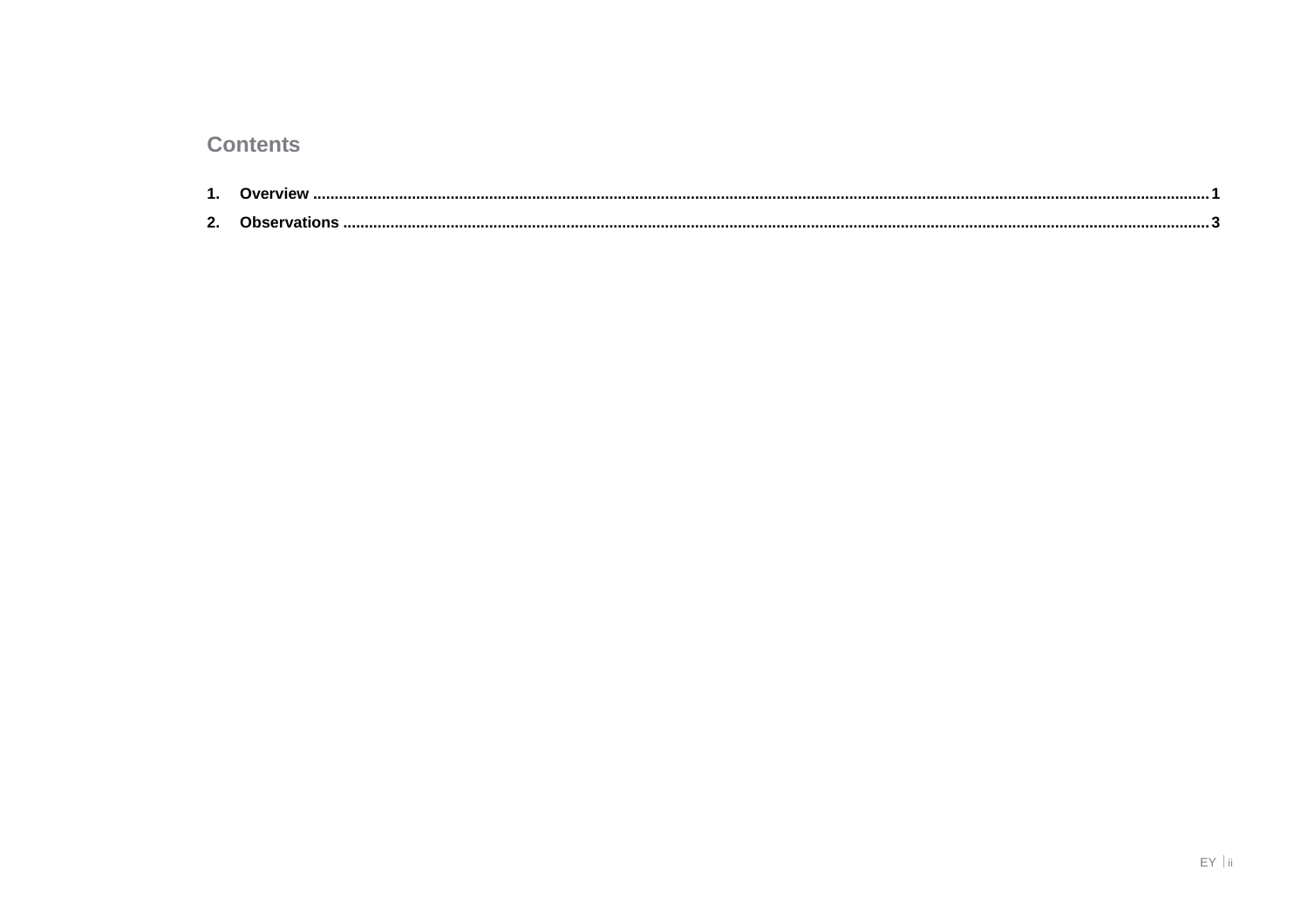### **1. Overview**

## **1.1 Overview of Risk Ranking System**

| <b>High</b>  | Immediate corrective action is required. These recommendations relate     |
|--------------|---------------------------------------------------------------------------|
| <b>Needs</b> | to a serious weakness which exposes the organisation to a material extent |
| significant  | in terms of achievement of corporate objectives, financial results or     |
| improvement  | otherwise impair the Council's reputation.                                |
|              |                                                                           |

| Low<br>Needs some<br><i>improvement</i> | Corrective action is required, generally within 6 to 12 months. A<br>weakness which does not seriously detract from the system of internal<br>control and/or operational effectiveness/efficiency but which should<br>nevertheless be addressed by management. |
|-----------------------------------------|----------------------------------------------------------------------------------------------------------------------------------------------------------------------------------------------------------------------------------------------------------------|
|                                         |                                                                                                                                                                                                                                                                |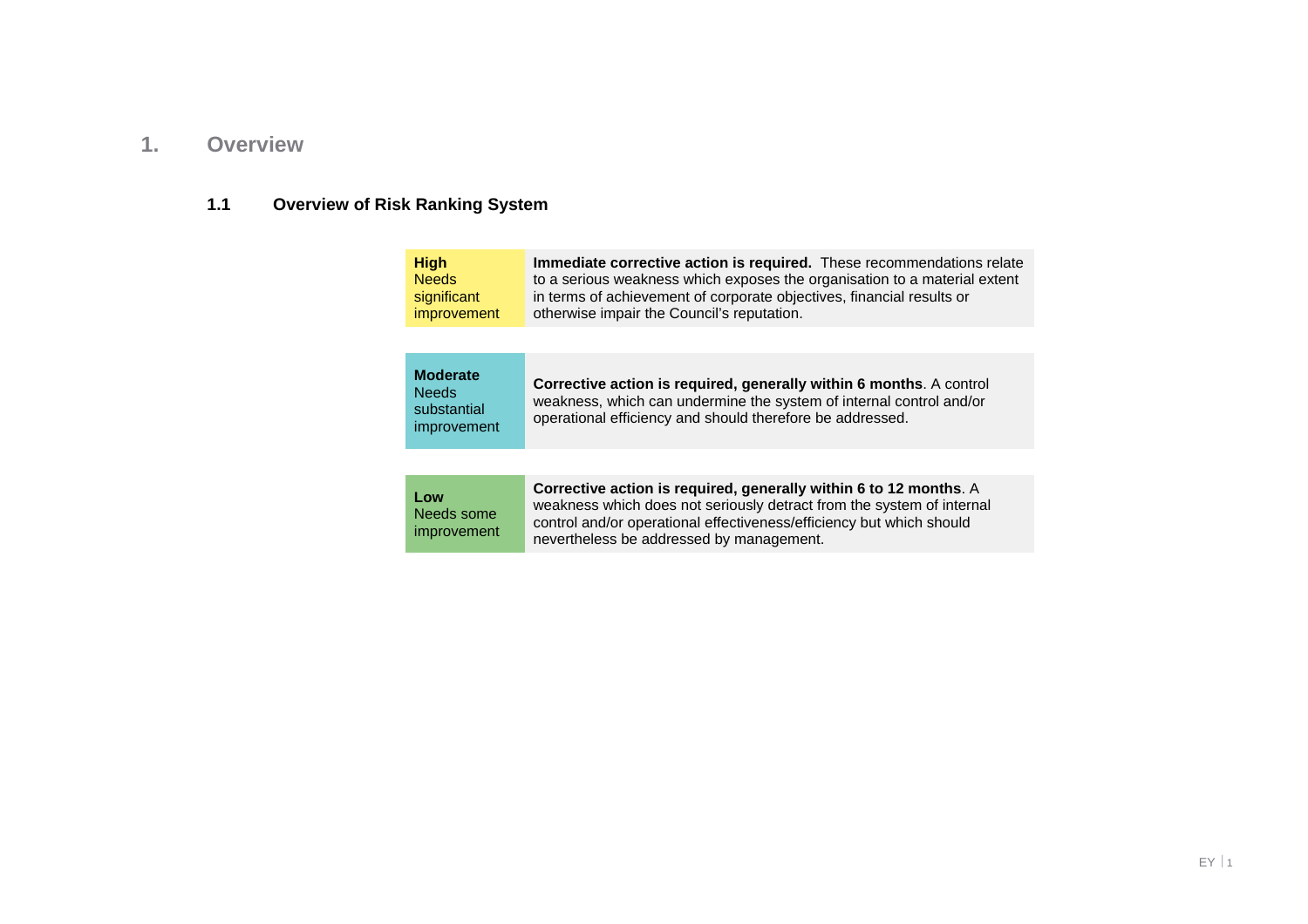#### **1.2 Summary of Recommendation Issues/Risk Ranking**

The following is a profile of the management recommendations that have been submitted to local management:

| <b>Kapiti Coast District Council</b>                            | <b>High</b><br><b>Needs significant</b><br>improvement | <b>Moderate</b><br>Needs substantial<br>improvement | Low<br>Needs some<br>improvement |
|-----------------------------------------------------------------|--------------------------------------------------------|-----------------------------------------------------|----------------------------------|
| Capital Work In Progress (WIP)                                  |                                                        | ✔                                                   |                                  |
| Non-financial performance reporting - review of underlying data |                                                        | ✓                                                   |                                  |
| Treatment of replaced assets cost                               |                                                        | $\checkmark$                                        |                                  |
| <b>Fixed Assets Register</b>                                    |                                                        |                                                     |                                  |
| Timely review of policies                                       |                                                        |                                                     |                                  |
| <b>Building Consents</b>                                        |                                                        |                                                     | ✓                                |
| Capital expenditure policy                                      |                                                        |                                                     |                                  |
| <b>Total</b>                                                    |                                                        | 3                                                   | 4                                |

#### **1.3 Disclaimer**

Issues identified are only those found within the course of the audit for year ended 30 June 2015. Recommendation issues are intended solely for the use of Council's management. We disclaim any assumption of responsibility for any reliance on this report, to any person other than the Council or for any purpose other than that for which it was prepared.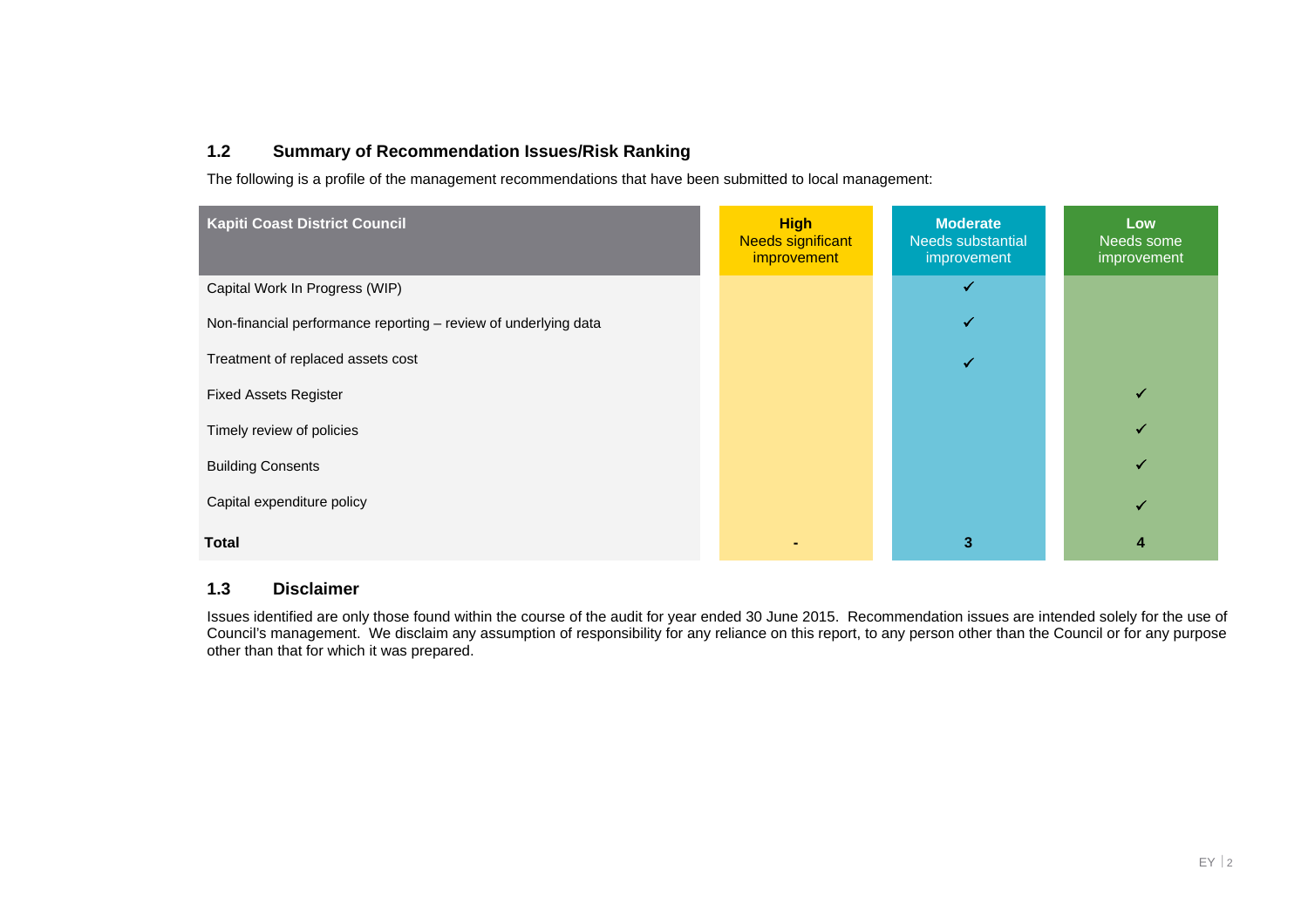## **2. Observations**

## **Medium Risk Category Issue**

| <b>Issue: Timely Capitalisation of Capital Work In Progress (WIP)</b> |                                                                                                                                                                                                                                                                                                                                                                                                                                                                                                                                                                                                                                                                                                                                                                                                                                                                                  |  |
|-----------------------------------------------------------------------|----------------------------------------------------------------------------------------------------------------------------------------------------------------------------------------------------------------------------------------------------------------------------------------------------------------------------------------------------------------------------------------------------------------------------------------------------------------------------------------------------------------------------------------------------------------------------------------------------------------------------------------------------------------------------------------------------------------------------------------------------------------------------------------------------------------------------------------------------------------------------------|--|
| <b>Observation</b>                                                    | As at 30 June 2015 the Council had capitalised \$24.1 million of work in progress (WIP) in relation to a range of projects that<br>were active during the period. Approximately 80% of this was capitalised in the months of May and June 2015 respectively. It<br>is our understanding that the capitalisation process tends to occur at later parts of the year as a result of the Council's project<br>cycle. However we have identified instances where it has taken a lengthy period to capitalise items. For example library books<br>that were purchased on 26 June 2014 were not capitalised until 30 June 2015. There are also instances where the project<br>has been capitalised but certain costs have been left in WIP; for instance engineering work of \$151,771 has been in WIP<br>since 2012 and an audit adjustment was raised to capitalise this at year end. |  |
|                                                                       | Failure to capitalise WIP on a timely manner results in depreciation expense not being recognised appropriately. As<br>depreciation is funded by rates there is a risk that the Council could not only understate depreciation expenditure but also<br>have funding shortfalls.                                                                                                                                                                                                                                                                                                                                                                                                                                                                                                                                                                                                  |  |
| <b>Recommendation</b>                                                 | The risks we identified in our prior year review continue to be apparent, albeit at a much lower level. We recommend that<br>management perform an overall review on a periodic basis of each WIP project to ensure items are capitalised on a timely<br>basis. We expect management to implement adequate processes and controls in place to identify assets that are no longer<br>WIP in nature.                                                                                                                                                                                                                                                                                                                                                                                                                                                                               |  |
| <b>Management Response</b>                                            | An external resource was engaged to focus solely on fixed asset recognition and accounting in early January. This dedicated<br>focus also contributed to asset capitalisations in May and June 2015. Management will however continue to implement<br>adequate resource, processes and controls to identify assets that are no longer WIP in nature.                                                                                                                                                                                                                                                                                                                                                                                                                                                                                                                             |  |
| <b>Responsibility</b>                                                 | Mark de Haast, Financial Controller                                                                                                                                                                                                                                                                                                                                                                                                                                                                                                                                                                                                                                                                                                                                                                                                                                              |  |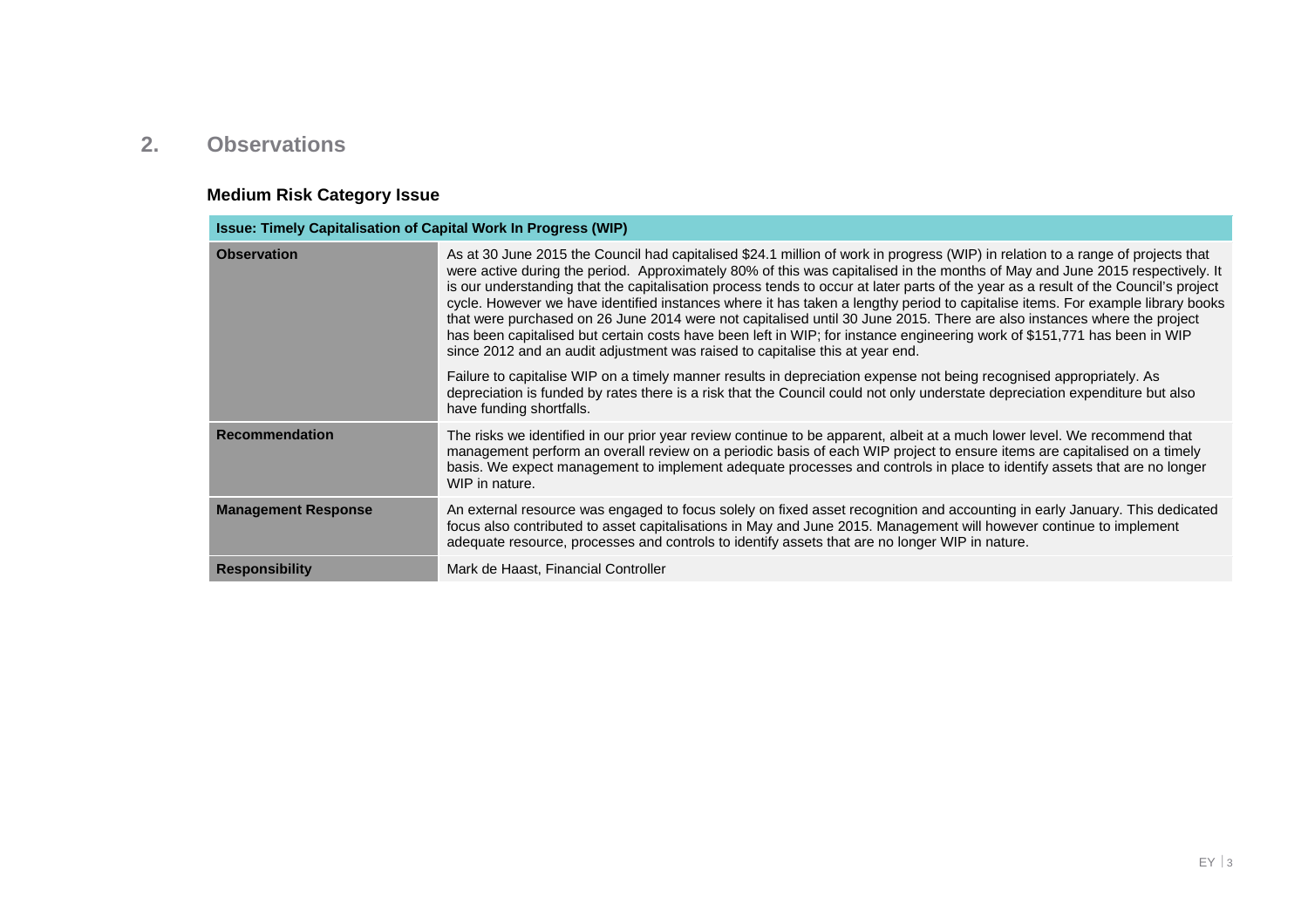| Issue: Non-financial performance reporting - review of underlying data                                                                                                                                                                 |                                                                                                                                                                                                                                                                                                                                                           |  |
|----------------------------------------------------------------------------------------------------------------------------------------------------------------------------------------------------------------------------------------|-----------------------------------------------------------------------------------------------------------------------------------------------------------------------------------------------------------------------------------------------------------------------------------------------------------------------------------------------------------|--|
| <b>Observation</b><br>Council uses its management information system, "Magiq", to report results relating to achievement of service performance<br>measures contained in the statement of service performance. We noted the following: |                                                                                                                                                                                                                                                                                                                                                           |  |
|                                                                                                                                                                                                                                        | In most cases, the information is maintained on spreadsheets stored on common directories accessible by a wide range<br>of Council staff prior to being uploaded into NCS.                                                                                                                                                                                |  |
|                                                                                                                                                                                                                                        | For some measures data is maintained by the external contractors and uploaded directly into NCS without a peer review.                                                                                                                                                                                                                                    |  |
|                                                                                                                                                                                                                                        | There were no formal mechanisms designed to ensure the integrity of reported results once the data has been uploaded<br>into NCS.                                                                                                                                                                                                                         |  |
|                                                                                                                                                                                                                                        | As part of the LTP we understand KCDC has undertaken a review of tier 1 KPIs and their measures and these have been<br>included in the Long Term plan that was adopted on 25 June 2015. Further work is also scheduled in 2015/16 to further<br>streamline data collection methods during the 2015/16 in line with our recommendation on the NCS systems. |  |
| <b>Recommendation</b>                                                                                                                                                                                                                  | We recommend KCDC to continue to streamline the systems, processes and quality control over KPI reporting necessary to<br>ensure actual performance is captured, recorded and reported appropriately.                                                                                                                                                     |  |
| <b>Management Response</b>                                                                                                                                                                                                             | Council will continue reviewing all KPI's and improving how KPI data is collected and stored. Magiq now provides functionality<br>to capture KPI data. This will be further investigated against the above observations.                                                                                                                                  |  |
| <b>Responsibility</b>                                                                                                                                                                                                                  | Kevin Black, Manager Corporate Planning and Reporting                                                                                                                                                                                                                                                                                                     |  |

| <b>Issue: Subsequent Costs and de-recognition of Replaced Asset</b> |                                                                                                                                                                                                                                                                                                                     |  |
|---------------------------------------------------------------------|---------------------------------------------------------------------------------------------------------------------------------------------------------------------------------------------------------------------------------------------------------------------------------------------------------------------|--|
| <b>Observation</b>                                                  | The Council is regularly renewing or upgrading fixed assets, for instance road assets are resurfaced every few years.<br>According to NZ PBE IPSAS 17 para 24 the carrying amount of those parts that are replaced should be derecognised. We<br>understand this is not occurring at present.                       |  |
| <b>Recommendation</b>                                               | We recommend the asset costs and accumulated depreciations be de-recognised when assets are replaced.                                                                                                                                                                                                               |  |
| <b>Management Response</b>                                          | Historically, this formed part of the three yearly asset revaluations. From 1 July 2015/16, Council will undertake yearly asset<br>revaluations. Management will however continue to implement adequate resource, processes and controls to identify assets<br>that have been replaced and should be de-recognised. |  |
| <b>Responsibility</b>                                               | Mark de Haast, Financial Controller                                                                                                                                                                                                                                                                                 |  |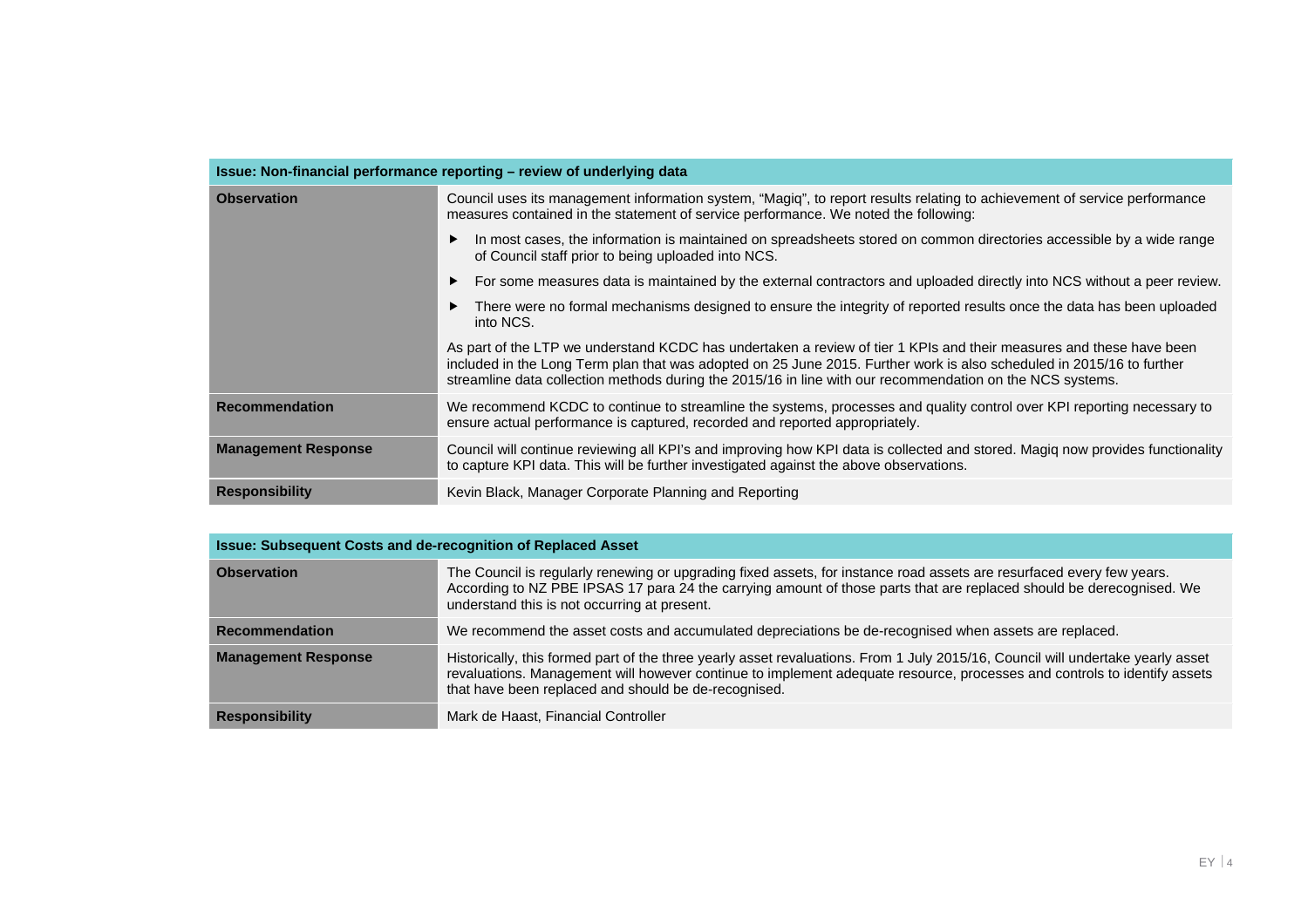## **Low Risk Category Issues**

| <b>Issue: Fully Depreciated Property, Plant &amp; Equipment</b> |                                                                                                                                                                                                                                                                                                                                                                                                                                                  |  |
|-----------------------------------------------------------------|--------------------------------------------------------------------------------------------------------------------------------------------------------------------------------------------------------------------------------------------------------------------------------------------------------------------------------------------------------------------------------------------------------------------------------------------------|--|
| <b>Observation</b>                                              | As at 30 June 2015 the Council has \$12.3 million of fully depreciated assets on its fixed assets register, \$5.5 million of this<br>relates to Computers and Office Equipment. We have identified a number of items where it is unlikely future economic<br>benefits or service potential is expected and hence should be derecognised. For example there are computers from 1999 with<br>a cost value of \$93,405 in the Fixed Asset Register. |  |
|                                                                 | There is a risk that assets that are no longer in use remain in the Fixed Assets Register and the general ledger hence<br>grossing up both the cost and accumulated depreciation on the balance sheet.                                                                                                                                                                                                                                           |  |
| <b>Recommendation</b>                                           | We recommend that management undertake a review of fully depreciated assets and where no future economic benefits or<br>service potential is expected the asset be derecognised and removed from the fixed assets register.                                                                                                                                                                                                                      |  |
| <b>Management Response</b>                                      | Management will continue to implement adequate resource, processes and controls to derecognise assets that have been<br>fully depreciated and will only remove such assets from the fixed asset register where no future economic benefits and/or or<br>no service potential is expected from such assets.                                                                                                                                       |  |
| <b>Responsibility</b>                                           | Mark de Haast, Financial Controller                                                                                                                                                                                                                                                                                                                                                                                                              |  |

| <b>Issue: Timely review of expenditure policies</b>                                                    |                                                                                                                                                                                                                                                                                                                                                                                                                                                                                                                                          |  |
|--------------------------------------------------------------------------------------------------------|------------------------------------------------------------------------------------------------------------------------------------------------------------------------------------------------------------------------------------------------------------------------------------------------------------------------------------------------------------------------------------------------------------------------------------------------------------------------------------------------------------------------------------------|--|
| We noted the following policies had not been reviewed for a considerable period:<br><b>Observation</b> |                                                                                                                                                                                                                                                                                                                                                                                                                                                                                                                                          |  |
|                                                                                                        | Sensitive Expenditure<br>Disposal of Assets<br><b>Travel Expenditure</b><br><b>EPO</b><br><b>Office Supplies Purchasing</b><br>Council's own practice is to review these policies every two years. In particular, we noted the sensitive expenditure policy was<br>last updated in 2008 and was therefore due to be reviewed in 2010. We understand this policy has been drafted and is<br>currently under review with an aim to implement it in the financial year ending 30 June 2016.                                                 |  |
| <b>Recommendation</b>                                                                                  | Policies should be reviewed periodically to ensure that they correctly reflect Council's expectations                                                                                                                                                                                                                                                                                                                                                                                                                                    |  |
| <b>Management Response</b>                                                                             | Council's corporate policy review period has changed to five yearly or earlier, if required. A corporate policy register<br>(approximately 50 policies) has been created and a prioritised review cycle is underway. The policies identified above have<br>been blended into a draft Procurement Policy and a draft Sensitive Expenditure Policy. These were discussed with the Senior<br>Leadership Team in September 2015. Requested changes are being processed for final approval by the Chief Executive<br>before 30 November 2015. |  |
| <b>Responsibility</b>                                                                                  | Mark de Haast, Financial Controller                                                                                                                                                                                                                                                                                                                                                                                                                                                                                                      |  |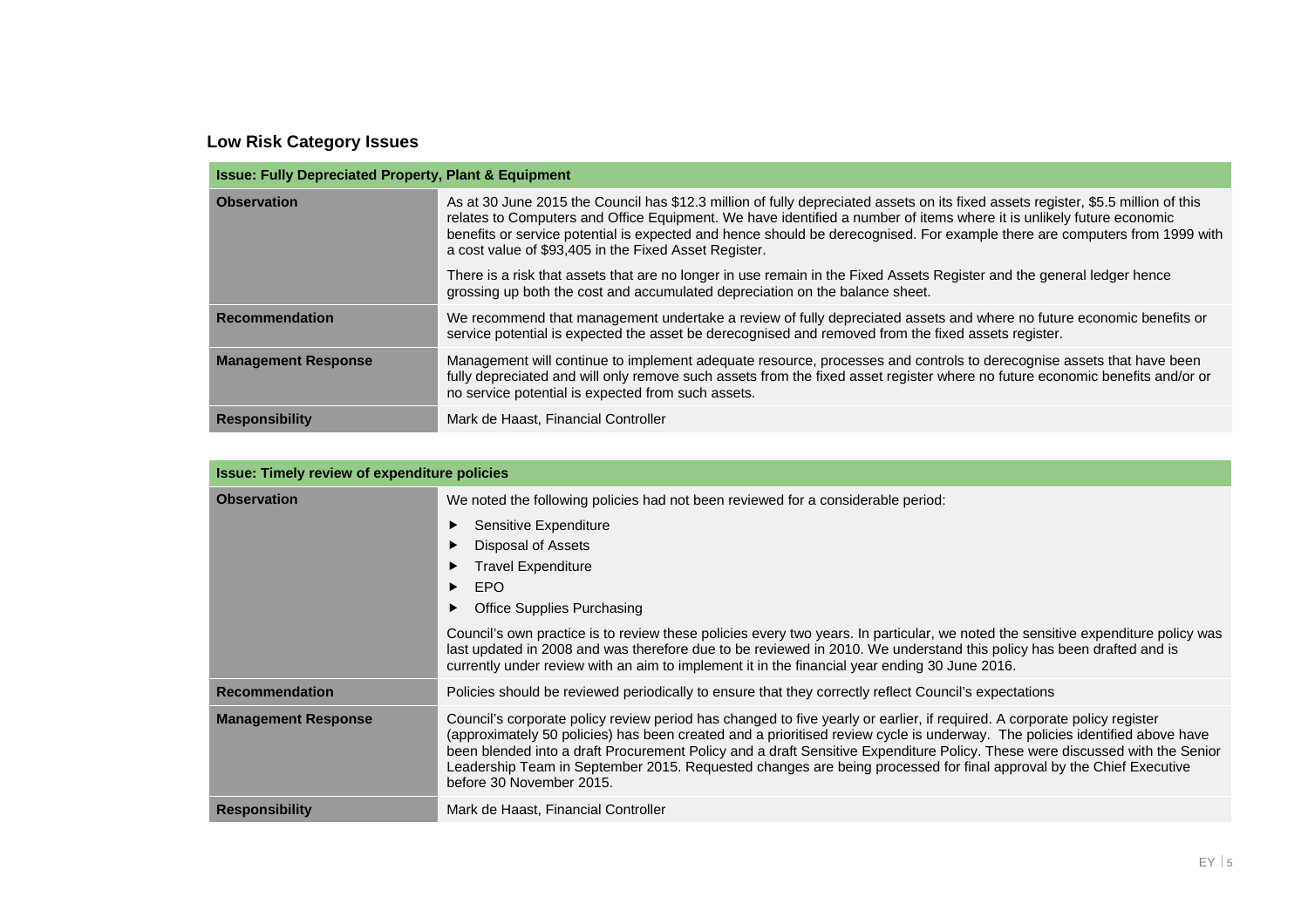| <b>Issue: Building and resource consents</b> |                                                                                                                                                                                                                                                                                                                                                                                                                                                                                                                                                                                                               |  |
|----------------------------------------------|---------------------------------------------------------------------------------------------------------------------------------------------------------------------------------------------------------------------------------------------------------------------------------------------------------------------------------------------------------------------------------------------------------------------------------------------------------------------------------------------------------------------------------------------------------------------------------------------------------------|--|
| <b>Observation</b>                           | Council retain a bond when building and resource consents are requested. These are held as a liability until work is<br>completed and the customer requests a refund. At 30 June 2015 bonds held for building consents totalled \$428k and<br>resource consents \$403k. We noted some deposits date back to 2007. Given the age of some of these deposits we suggest<br>the Council review the likelihood of work being completed and consider whether some of these liabilities can be released.<br>We understand KCDC is in the process of reviewing the bonds with the aim of refunding where appropriate. |  |
|                                              |                                                                                                                                                                                                                                                                                                                                                                                                                                                                                                                                                                                                               |  |
| Recommendation                               | We reiterate our recommendation that Council continue to investigate the owners of these bonds and return them where<br>appropriate or elect to be the holder and return the money to the Inland Revenue Department if unclaimed.                                                                                                                                                                                                                                                                                                                                                                             |  |
| <b>Management Response</b>                   | During the year, Council refunded \$359,000 of vehicle damage and resource consents bonds. Council will continue to<br>regularly monitor these bonds and return them when appropriate. In addition, management will fully consider the<br>requirements and/or impacts on Council electing to be the holder and returning the money to the Inland Revenue Department<br>if unclaimed.                                                                                                                                                                                                                          |  |
| <b>Responsibility</b>                        | Mark de Haast, Financial Controller                                                                                                                                                                                                                                                                                                                                                                                                                                                                                                                                                                           |  |

| <b>Issue: Capital Expenditure Policy</b> |                                                                                                                                                                                                                                                                                                  |  |
|------------------------------------------|--------------------------------------------------------------------------------------------------------------------------------------------------------------------------------------------------------------------------------------------------------------------------------------------------|--|
| <b>Observation</b>                       | KCDC's capital expenditure policy states items below \$1000 should not be capitalised regardless of the nature of the item.<br>We reviewed the capital additions listing for the year and noted a small number of items below the \$1000 threshold that had<br>been capitalised.                 |  |
|                                          | We further noted an instance where an operating expenditure items were recorded in the capital work in progress. For<br>example a cost of a plumber to unblock drains has been recorded as capital, this is repairs & maintenance.                                                               |  |
|                                          | Although the amounts were immaterial, we consider absence of adequate review of expenditure capitalisation creates a risk<br>that there are items of expenditure that have been incorrectly capitalised during the period hence overstating assets while<br>understating operating expenditures. |  |
| <b>Recommendation</b>                    | We recommend that KCDC capitalisation quidelines are followed when making the decision on whether to capitalise<br>expenditure while at the same time reviewing the nature of items before being recorded as capital expenditure.                                                                |  |
| <b>Management Response</b>               | Management will continue to implement adequate resource, processes and controls to ensure that assets capitalisation<br>guidelines are followed including reviewing the nature of items before being recorded as capital expenditure.                                                            |  |
| <b>Responsibility</b>                    | Mark de Haast, Financial Controller                                                                                                                                                                                                                                                              |  |